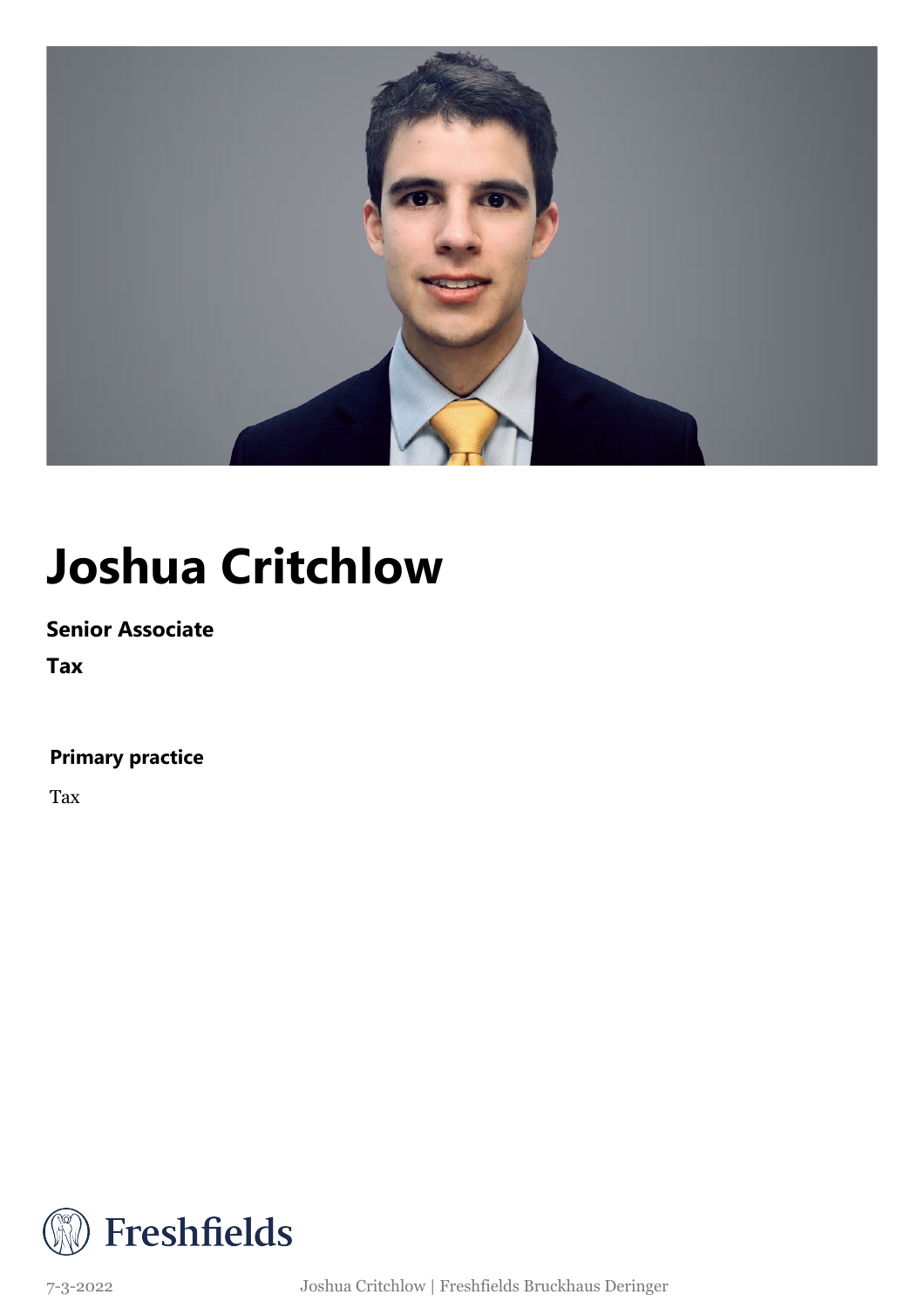# **About Joshua Critchlow**

**Josh advises corporates, sponsors and financial institutions on the tax aspects of a wide range of transactions.** 

These include private and public M&A, joint ventures, financings, debt restructurings, and corporate reorganisations. He also advises on tax disputes and litigation.

Josh acts for clients in a range of sectors, but he has a particular focus on energy and natural resources. He has spent time seconded to ExxonMobil, where he worked on a number of upstream oil and gas transactions.

Josh speaks English and Portuguese.

### **Recent work**

- Advising Mubadala Petroleum on its acquisition of a stake in the Israeli Tamar offshore gas field from Delek
- Advising Occidental Petroleum on its Ghana sale to Kosmos and GNPC
- Advising Public Sector Pension Investment Board, including on transactions involving Angel Trains and Alpha Trains
- Advising ZPG on its acquisition of Confused.com and European insurance-focused comparison platforms from Admiral plc
- Advising AB InBev on the disposal of its Australian brewery business and related IP licensing arrangements to Asahi for \$11bn
- Advising ConocoPhillips, Total and Eni on their respective acquisitions of interests in the Teeside oil terminal from Equinor
- Advising Neptune Energy (backed by funds advised by Carlyle and CVC) on its US\$3.9bn acquisition of ENGIE E&P International